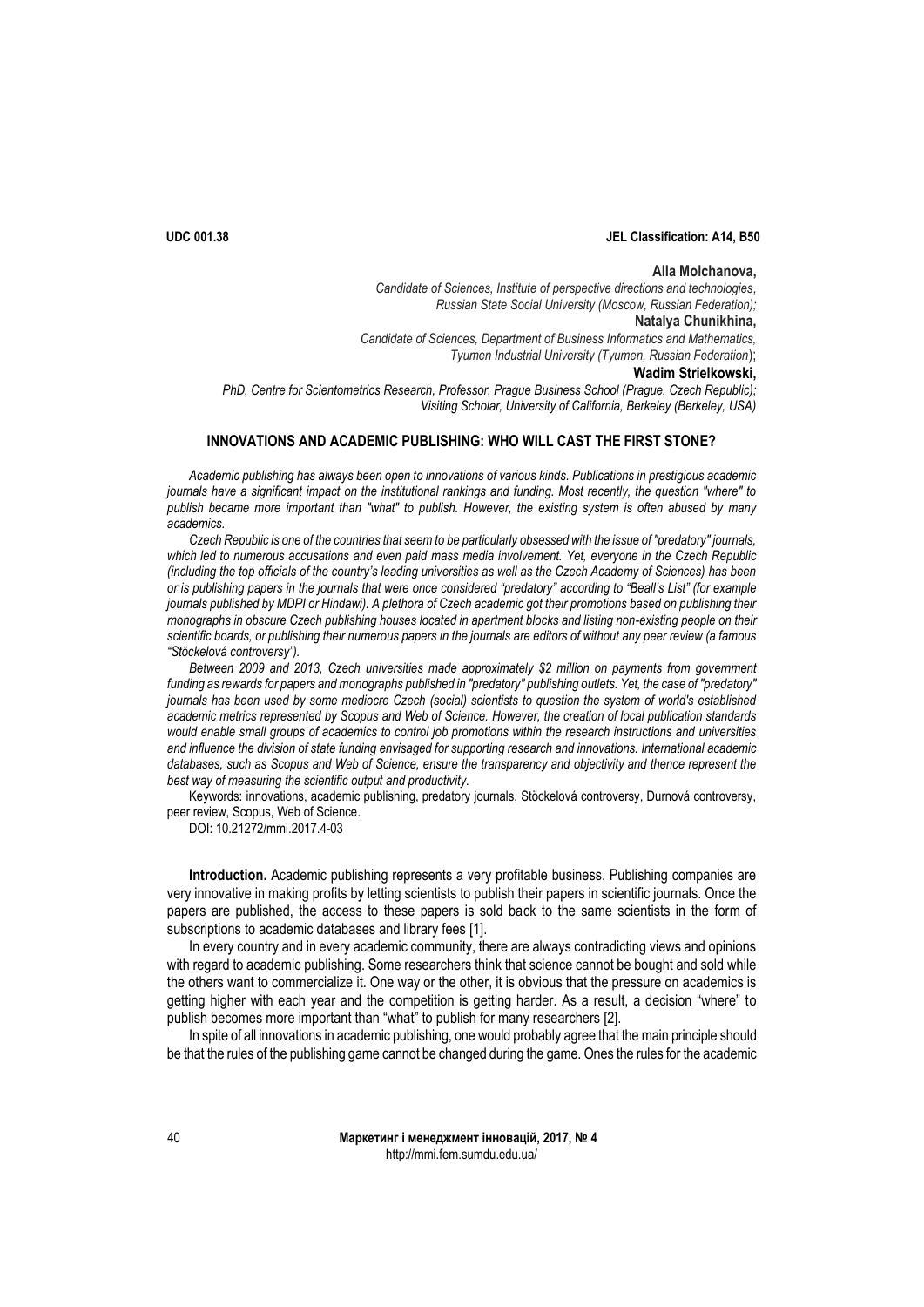publishing are set, it is unethical to try to reshape them. Yet, this is what happens quite often.

The most notorious and alarming example of how the rules of the game can be changed during the game is the "predatory journals" debacle that took place in the Czech Republic in 2015. Since then, the Czech researchers and academics are wasting their precious time on pointless debates and mutual accusations of "predatory" publishing. In fact, this trend can be also observed in other Central and Eastern European countries [3].

The term "predatory" journals was invented by Jeffrey Beall, a librarian from the University of Colorado Denver [4]. Although Jeffrey Beall is considered to be an academic expert in questionable publishing practices by many scientists, his "list of potential, possible, or probable predatory scholarly open-access journals" was merely his private blog and it was never backed up by any official institutions nor was it recognized by the authorities in most of the countries in the world. In January 2017, Beall decided to delete his blog and went into hiding. The "Beall's List" does not exist anymore but (speaking in the words of Karl Marx) its spectre is still haunting Europe (and the rest of the world).

Czech Republic is a clear example of this. In 2013, the Research, Development and Innovation Council of the Czech government set very clear criteria for judging the academic value of all publications which was based on whether the journal in question was listed in *Scopus* or *Web of Science* (WoS) databases. Unfortunately, many researchers doubt these governmental standards and are searching for "predatory journals *among* the journals indexed by Scopus and Web of Science. The comical but also a very sad thing is that the majority of these "predatory" journal "hunters" publish or published in "predatory" journals (listed in Scopus or WoS) themselves. Among the most notorious supporters of double standards are the top management representatives of the Czech Academy of Sciences or the Charles University in Prague [5]. Speaking in the words from the Bible: *"Who would be the first to cast the stone?"*.

**The main objective of this paper** is to focus on the issue of innovations in academic publishing. We are analysing the situation when the double standards are used are pre-agreed rules are violated by those wishing to maximize their profits, career advancements, and well-being. While many researchers criticize the uncritical treatment of bibliometrics and developments in "political economy of meta-data" offered by Scopus and Web of Science databases, they cannot offer a better alternative. Turning our backs on the world-renowned databases and creating our own local databases and (black) lists would sooner or later lead to a situation in which a small academic mafia will control all power. The mafia will make decisions on which articles (and which journals) are accepted and which are not, and who is going to get a bigger slice (grants, funding and promotion) of the academic pie. This would clearly be unethical and non-democratic, but this is also the path academic communities of the Central and Eastern European countries are stepping upon. The situation is very alarming, and measures should be taken before it is too late, and the science and research are privatized and corrupted in the hands of the ruthless small groups of academics.

**The analysis of previous researches and publications**. Beall's "list of potential, possible, or probable predatory scholarly open-access journals" appeared in 2012 as his reaction to the Open Access (OA) publishing model that emerged as the alternative to the large publishing companies that controlled the vast share of the academic publishing market. OA model lets the authors to pay for the publication of their papers once they are peer-reviewed and accepted for publication (so-called "author pays principle"). However, despite all its obvious advantages, Beall disliked the OA and virtually blamed all OA journals for being "predatory" (i.e. attracting researchers and offering them to publish their papers quickly for money without proper peer review) [6; 7]. In the same time, he never even touched the subject of non-OA journals, especially the journals published by the large publishing companies (even though some of them were also found to conduct quite "predatory" practices) [8]. Thence, Beall's logic and his approach were and are still criticized by many scientists - one can see that it is burdened by many controversies, highly politicized, probably sponsored by business companies and therefore cannot be taken seriously. One would probably agree that charging a fee does not make a journal "predatory" many reputable journals published by the reputable publishing houses charge publication fees based on their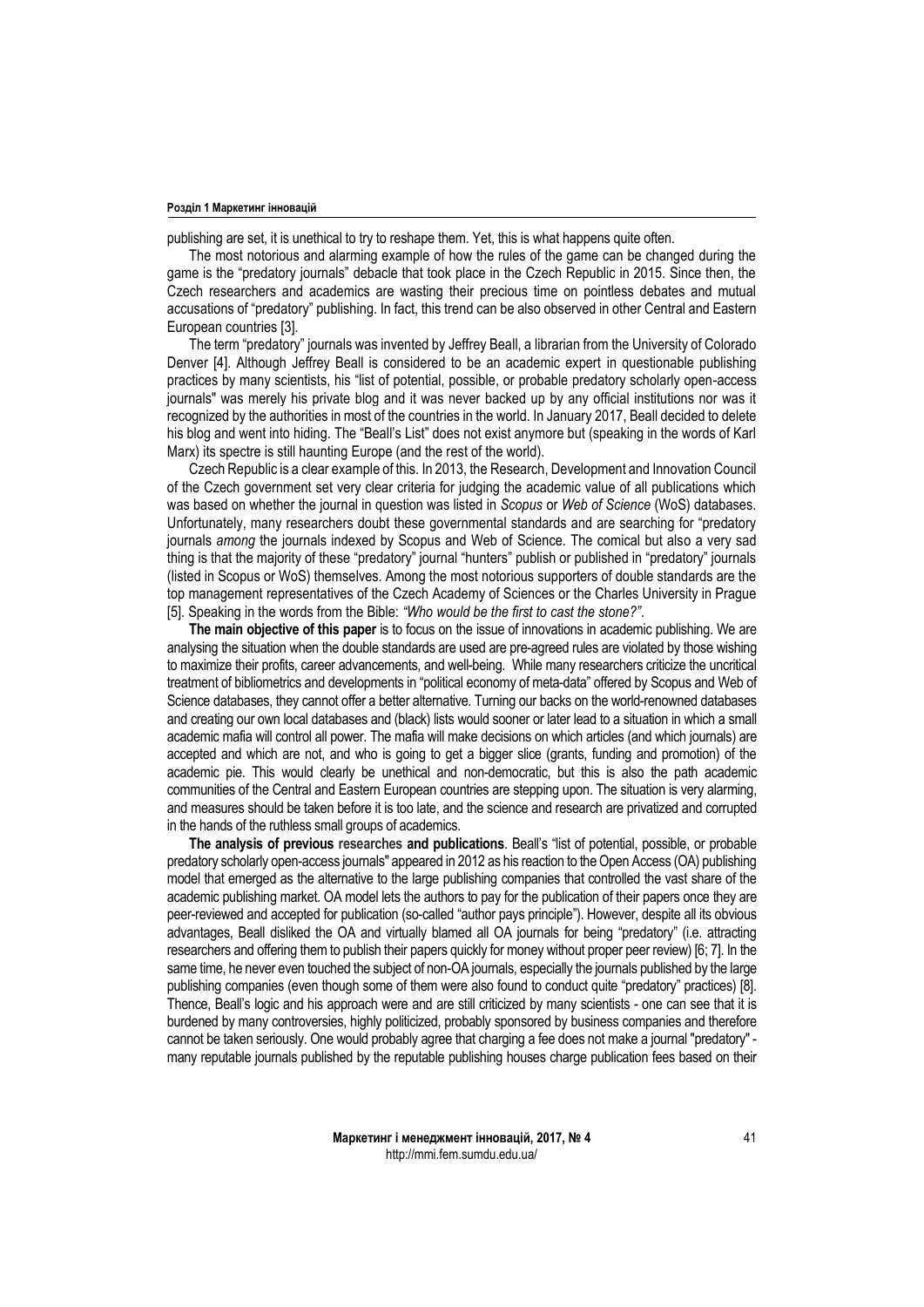"author pays principle" or offering the authors to grant open access to their published papers (therefore helping to increase downloading and citations) in exchange for hefty sums. Additionally, one has to remember that Beall constantly updated his list by adding and removing the journals and publishers from the list without keeping any time logs. If one accepts the fact that once the journal is added to the "Beall's List" for some period of time, all publications in this journal should be considered "predatory", the implications might be that everyone and his mother is publishing in predatory journals. This would be true in the case of the Czech Republic where top scientists from the Czech Academy of Sciences and the Charles University in Prague, just to name a few, were and are publishing in the Hindawi and MDPI journals that were once on "Beall's List" [9; 10]. Moreover, they are publishing in PLoS ONE, the pioneer of OA movement that was often condemned by Beall who called it a failure [11].

Long story short, "Beall's List" did not survive for long. In January 2017, Jeffrey Beall shut down his blog, removed his "list" from the Internet and stopped all his online activities altogether (even though he still attends various conferences on "predatory" publishing, most often at the former USSR countries such as Kazakhstan or Russian Federation, as a honoured guest and a "famous professor"). However, academic publishing became even more difficult without the "Beall's List" - it was troublesome and hardly trustworthy when it still existed but there is nothing to replace it once it is gone [12].

**Basic materials.** The issue of "predatory" journals seem to bother Czech academics more than anyone in the world. The researchers from this small nation seem to be very preoccupied about it. According to the estimates made by *Věda žije* ("Science Lives"), a public initiative, between 2009 and 2013 many Czech universities made around \$2 million from their researchers their papers and monographs in "predatory" publishing outlets [13]. Publishing diploma theses as research monographs with *Lambert Academic Publishing*, allegedly a "predatory" and "vanity press" outlet, was very popular and some highly-ranked university managers even encouraged their students to do so [14].

Until recently, Czech social scientists did not bother much about publishing in English in top academic journals. Most of them published their research in Czech in local peer-reviewed journals and proceedings. Locally-published books and monographs were considered to be of higher importance for boosting careers and acquiring academic position and degrees. They still are in some fields of the Czech science – for instance Czech sociologists publish their monographs at *Sociologické nakladatelství* (SLON), a publishing house that is registered in an apartment in a residential building at the outskirts of Prague and features long-deceased academics in its Scientific Board [15].

This situation changed when the focus shifted on publishing in journals listed in Thomson Reuters ISI Web of Knowledge database. In those days, all academic journals listed in this database were considered "prestigious peer-reviewed journals" without distinguishing between their rankings.

In 2013, the situation fundamentally changed when the Research, Development and Innovation Council of the Czech Republic adapted its *Methodology of remuneration for academic publications in the Czech Republic for the years of 2013-2016* [16]. In accordance with the new methodology, the remuneration was conducted based on the points assigned to each publication based on its weight and significance. Publications with an IF and indexed in ISI Web of Knowledge and publications indexed in Scopus gained similar status. For the period of 2013-2016, the formula for attributing the points to the academic publications was set as follows:

$$
Jimp/sec = 10 + 295 \times Factor
$$
 (1)

where *Factor* is the adjusted IF for ISI Web of Knowledge journals, and the SJR for *Scopus*-indexed journals.

The methodology is presented in Table 1 that follows. It becomes apparent that the value of *Scopus*-indexed publications and *ISI Web of Knowledge* publications has levelled and yields the same output. Moreover, it is also apparent that the value of book chapters and research monographs declined considerably.

> **Маркетинг і менеджмент інновацій, 2017, № 4** http://mmi.fem.sumdu.edu.ua/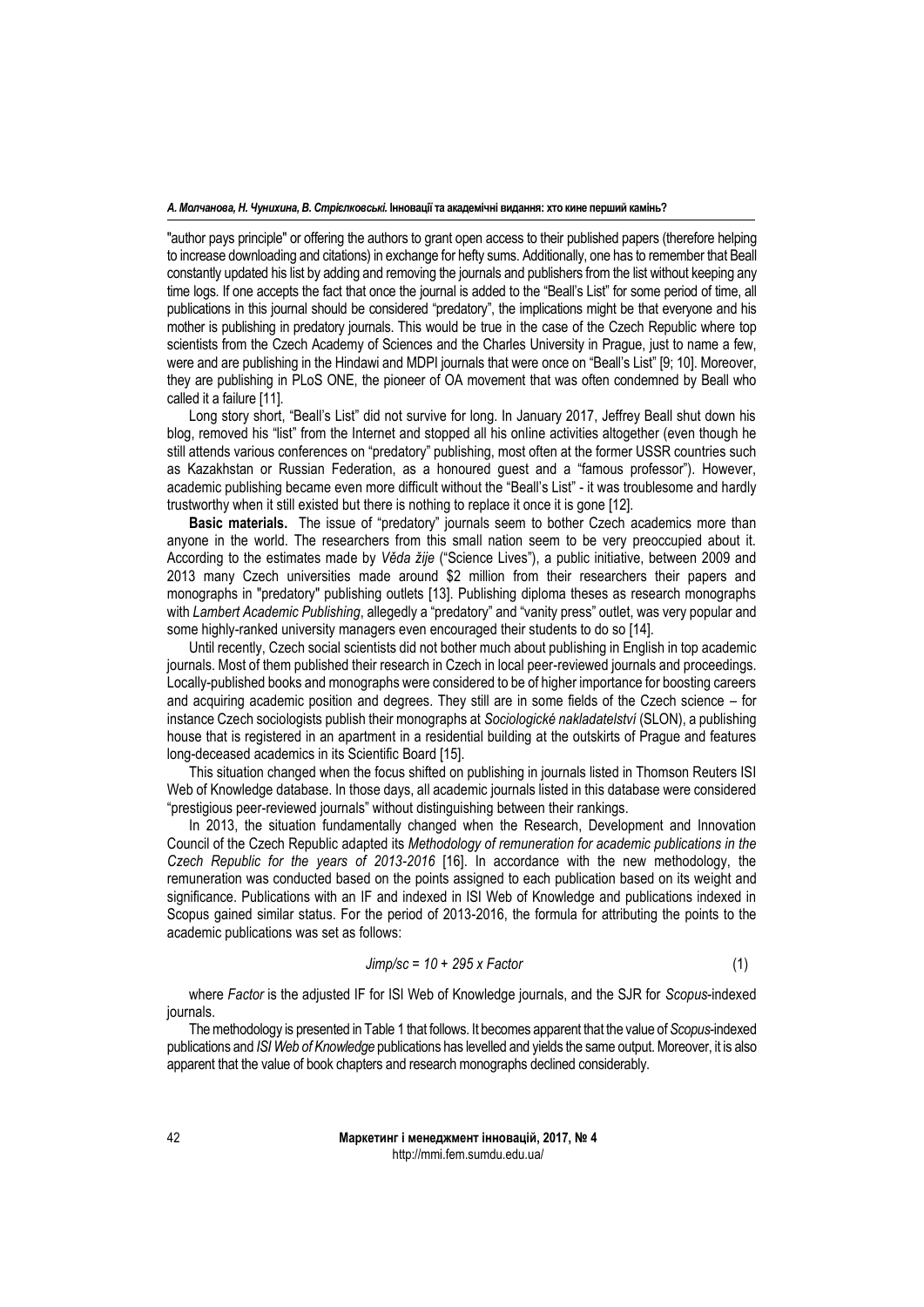| Type of research output |                                                 |                  | <b>Points</b> |
|-------------------------|-------------------------------------------------|------------------|---------------|
| Jimp                    | Journal with IF indexed in ISI Web of Knowledge |                  | 10-305        |
| Jsc                     | Journal index in Scopus                         |                  | 10-305        |
| Jnonimp                 | Journal indexed in ERIH                         | INT <sub>1</sub> | 12-30         |
|                         |                                                 | INT <sub>2</sub> | $11 - 20$     |
|                         |                                                 | <b>NAT</b>       | 10            |
| Jrec                    | Czech peer-reviewed journal                     |                  | $0 - 4$       |
| B                       | Research monograph                              |                  | 4-120         |
| D                       | Book chapter                                    |                  | 8-60          |

| Table 1 – Evaluation of the research publications in the Czech Republic (2013-2016) ([16]) |  |  |
|--------------------------------------------------------------------------------------------|--|--|
|--------------------------------------------------------------------------------------------|--|--|

In accordance with the methodology above, Czech academics submit a list of their publications to their Departments or Institutes. The publications are then evaluated at the Department level, then the whole Faculty level, and then submitted via an electronic system to the Central Library (e.g. in the case of the Charles University in Prague) level. The library then compiles the lists and submits them to the Czech Research Evaluation (RIV) submission system.

Each publication is assigned a certain number of points (from 10 to 305). The monetary value of the single point in 2014 was set at about CZK 4.000 (about €150) with the decline in subsequent years to CZK 3.000 (€110) and lower. Based on these criteria, the monetary reward is calculation for each Czech institution (the money is divided proportionally between the Czech institutions and the foreign co-authors are not rewarded). The money for each publication output goes to the respective institution (University or research institute), where about one half of it is kept at the Rectorate or higher management level for the institutional needs, and the rest goes to the department or the institute where the respective author originates from. The departments and institutes take the money and pay the reward to the authors (quarterly or annually) in accordance with their internal guidelines. In most of the cases, a remuneration for the Scopus-indexed publication would vary between CZK 3.000 (€110) and CZK 10.000 (€370), while a paper in a journal indexed on Web of Science yielded from CZK 10.000 (€370) to CZK 20.000-30.000 (€750-1.100).

Hence, the rules are that all publications listed in *Scopus* and *Web of Science* databases are rewarded. Moreover, the system of control (which publication gets into the system) is strict and has at least 3 levels of internal check and thorough control. In addition, it is the university or the research institute that mostly profits from the publications, since the authors receive just a small margin of the money allocated based on the points attributed to their publications. This approach was criticized by some Czech researchers, but it remained in place for several years without any amendments [17].

One possible explanation might be that the academic job market in the Czech Republic is rigid and the number of posts is limited. Apart from that, a job in the academia does not earn much. In the recent Inomics academic job market report [18] the annual salary of a lecturer in the Czech Republic is reported to be below \$15.000 (the same as in Albania or Ukraine). Just for the comparison: lecturers in the United Kingdom receive \$47.000 a year, while their counterparts in Australia and the United State receive \$69.000 and \$76.000 respectively. In the same time, the Czech Republic is one of the few countries where the government (at least until recently) payed universities and research institutions for the research output produced by their employees.

**A case study: Stöckelová controversy.** The best way of demonstrating how some academics are attempting to change the rules of the game during the game for their own benefit, profit and career advancement, is to use the example of the so-called "Stöckelová controversy" from the Czech Republic.

Having finished her Master studies in the field of Sociology at the Charles University in Prague in 2001 and her doctoral studies at the same university, Tereza Stöckelová became an assistant professor/lecturer at the Faculty of Humanities at Charles University in Prague. She has also joined the Institute of Sociology of the Czech Academy of Sciences as a researcher and soon became an Editor-in-Chief of the English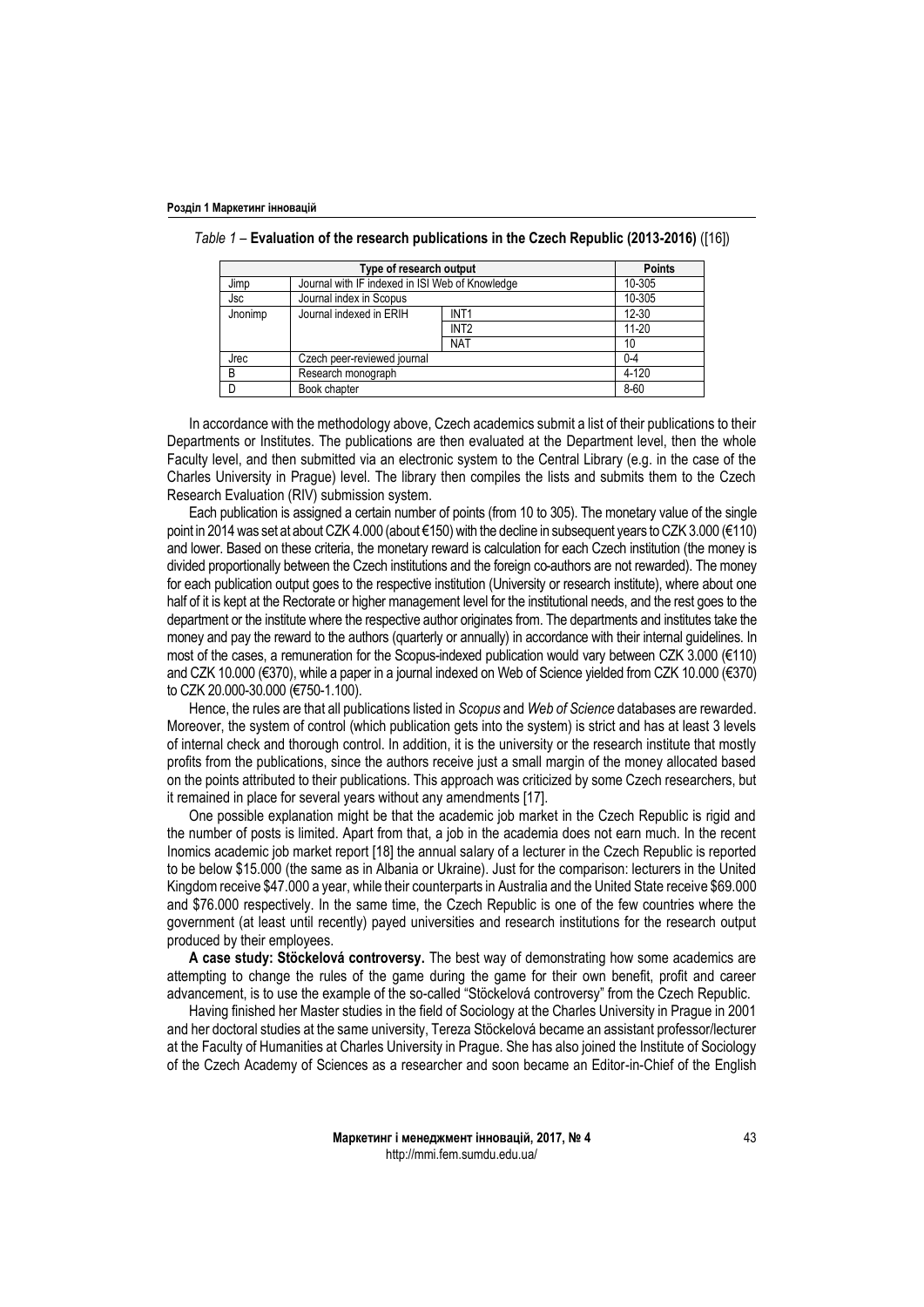edition of the *Sociologický časopis (Czech Sociological Review*)– an academic journal indexed by Scopus and *Web of Science* databases and published by the Institute of Sociology of the Czech Academy of Sciences. Stöckelová considers herself to be something like a Czech watchdog of science and academia and she likes to blog about it with her friends: *The current globally shared obsession with "exact" bibliometric measurements of research productivity and impact is a source from which predatory/parasitic publishing spawns, rather than a remedy for it* [19].

During her 20-year long academic career at multiple Czech research institutions, Stöckelová managed to write and publish just 10 papers in the journals indexed in Scopus and Web of Science (about 1 paper each 2 years), including 2 papers in the *Czech Sociological Review*, a journal she edited and published herself. However, in spite of her mediocre academic output, she was able to get a promotion to an associate professor at the Faculty of Social Sciences at Charles University in Prague in 2016. Her promotion was mostly based on her book published entitled "Nebezpečné známosti" (Dangerous Liaisons) which had a subtitle "about the relationship between social sciences and society" [20]. Stöckelová's "Dangerous Liasons" did not reach the popularity of "Les Liaisons Dangereuses" (a 1782 book by Pierre Choderlos de Laclos popularized in the modern culture by the 1999 film "Cruel Intentions" starring Sarah Michelle Gellar, Ryan Phillippe, Selma Blair, and Reese Witherspoon) and many Czech sociologists consider Stöckelová' opus magnum to be pseudo-scientific nonsense.

Stöckelová's book version of modern-day Marquise de Merteuil and the Vicomte de Valmont (two manipulators who use seduction and intrigues to socially control and exploit the others, most probably like Stöckelová herself like to do) was published in 2012 by the (already described above) the SLON publishing house which lists her friends alongside with the deceased Professor Miloslav Petrusek as the members of the Editorial Committee. Although SLON publishes numerous research monographs in the field of sociology that are used by academics like Stöckelová for doing habilitations (being promoted to an associate professor) in the Czech academic system, it operates from an apartment building on the outskirts of Prague (a criterion typically used by Jeffrey Beall (together with using the names of non-existent or deceased academics as the members of the editorial boards) for adding such a business to his famous list of "possible and probable predatory publishers") [15].

Apart from her rather poor academic performance, Stöckelová is very active in politics being a zealot anarchist and a spokeswoman of ProAlt, a "*populistic, left-wing, extremist, anarchist, and possibly radical Communist*" movement according to the Ministry of the Interior of the Czech Republic (2011) [21].

Despite Stöckelová's two jobs at the Czech Academy of Sciences and the Charles University in Prague and her modest publication output, she seems to have plenty of time for protesting against anything and everyone and writing and maintaining a blog on academic publishing called DeRIVace [19]. Here is what she and her colleagues say about academic publishing in their blog: *We must not forget that the motivation of the two databases [Scopus and Web of Science], which are owned by private corporations and equity funds, is to make a profit rather than measure quality (which seems a contradictory expression – can quality in any way be measured?). What's more, the profit-driven character of Web of Science is likely to deepen under the new ownership of Onex and Baring Asia.*

*Science is subjected to severe bloodletting… by the established publishers who act as bloodsuckers, this time more amorphous and truly gigantic, who leach off public budgets for science (e.g. libraries' subscription costs, scientists' salaries, research expenses) and often the non-paid labour of authors, editors, and reviewers* [19]*.*

However, while being a zealot fighter against "predatory publishing" and a critic of Scopus and Web of Science [22], Stöckelová does not hesitate to publish her 2-page editorials and "open letters" as articles in the journal she edits bypassing the peer review and using it for her own political agenda. She knows that her "papers" will be indexed in Web of Science database and thus read and appreciated by the academic community. Similar to Jeffrey Beall who focused too much on the political agenda in his pursuit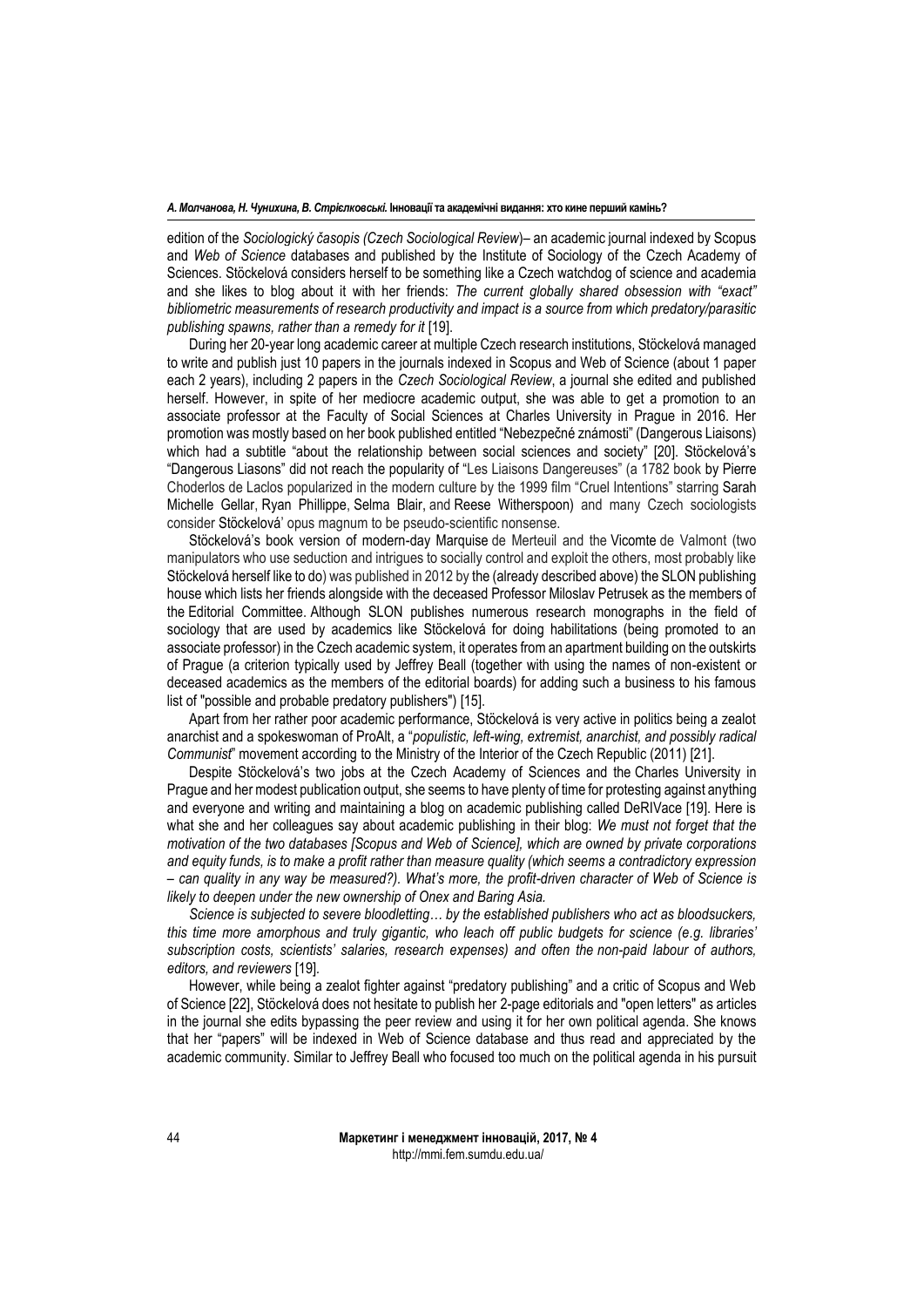of "predatory journals", Stöckelová tend to forget that such debates should be carried out on social media, not in academic, peer-reviewed papers. For example, in her recent paper written and published by herself in the journals she also edits (obviously without any peer review), she criticizes European Sociological Association for setting up the conference fees for their Prague conference too high or charging an extra €40 for the conference dinner in a luxury restaurant at Vltava River [23].

Of course, there are more stories like that related to the *Czech Sociological Review* and SLON publishing house as well as people who are lurking around it using the journal's prestige thanks to its indexation in Scopus and WoS. Careers are built, and research grants are earned while the same very people use the agenda of "predatory publishing" in order to draw attention from their own unethical academic practices. It is interesting to learn that the people gathered around the *Czech Sociological Review* (a journal that probably also deserves to be added to the "Beall's List" for the unethical practices of its editors like Stöckelová [24]) were the ones who invited Jeffrey Beall to Prague in June 2016 for a conference on "predatory publishing". The darkest place is always under the candlestick.

All in all, "Stöckelová's controversy" is a clear example of parasitism and wasting taxpayers' money. It becomes clear that many Czech academics are unlikely to survive outside the walls of their universities and research institutions since they have a poor command of English, lack any international experience and thus are unemployable outside the Czech academia. This is the reason why many people employed in the Czech research institutions are prepared to go to great length to hold on to their jobs. Intrigues, false accusations, involvement of the corrupt mass media – all these become the tools of getting rid of the competition and secure the hefty portion of the academic pie in the Czech on-going "predatory" journals' storm in a teacup.

## **Reputation in "danger"**

The most recent example of the academic wars (journalism studies against international relations this time) over the small academic pie in the Czech Republic that once again used the "Beall's List" (longforgotten and non-existend for a year now) as its only possible aid (in the absence of the more solid arguments), was the election of Dr. Alice Němcová Tejkalová as the new Dean of the Faculty of Social Sciences, Charles University. Dr. Němcová Tejkalová had many rivals who also dreamed about the Dean's position and who initiated yet another blog (Czech academic seem to love blogs and apparently spend more time keeping them than producing meaningful academic output in the form of papers in the journals indexed in Scopus and Web of Science) that called to the academic community askin to help upholding academic standards at the Charles University [25].

The blog was created by Dr. Anna Durnová, a fellow at the Vienna's Institute for Advanced Studies and the Director of the Board of the Institute of International Relations in Prague (which also lists many academics from the Faculty of Social Sciences). Dr. Durnová and her two colleagues managed to collect online signatures of about 300 people, mostly students and academics with a mediocre research output (around 10 published papers in the journals indexed in Scopus and Web of Science), and challenged Professor Zima, the Rector of the Charles University, asking him not to appoint Dr. Němcová Tejkalová. The whole thing became the new "Durnová controversy".

Professor Zima released a statement in which he claimed that the only criterion for academic publishing recognized (and approved) by the Charles University (he represented as a Rector) was whether the journal in question was indexed in Scopus and Web of Science with the "Beall's List" being irrelevant in this case. He also stated: *"I should point out that Beall's List is an indicative aid and the mere fact that someone has published a paper in a journal listed in it is not automatic evidence of unethical conduct"* [26].

In spite of this clear position, Durnová and her colleagues are still rocking the boat and igniting the new academic witch hunt in the Czech Republic. Somehow, they persuaded Mr. Jack Grove who holds a BA in English from the University of Bristol to report on the Czech academic war in the manner such as "scholars claim dean-elect is unfit for office after publishing articles in journals found on Jeffrey Beall's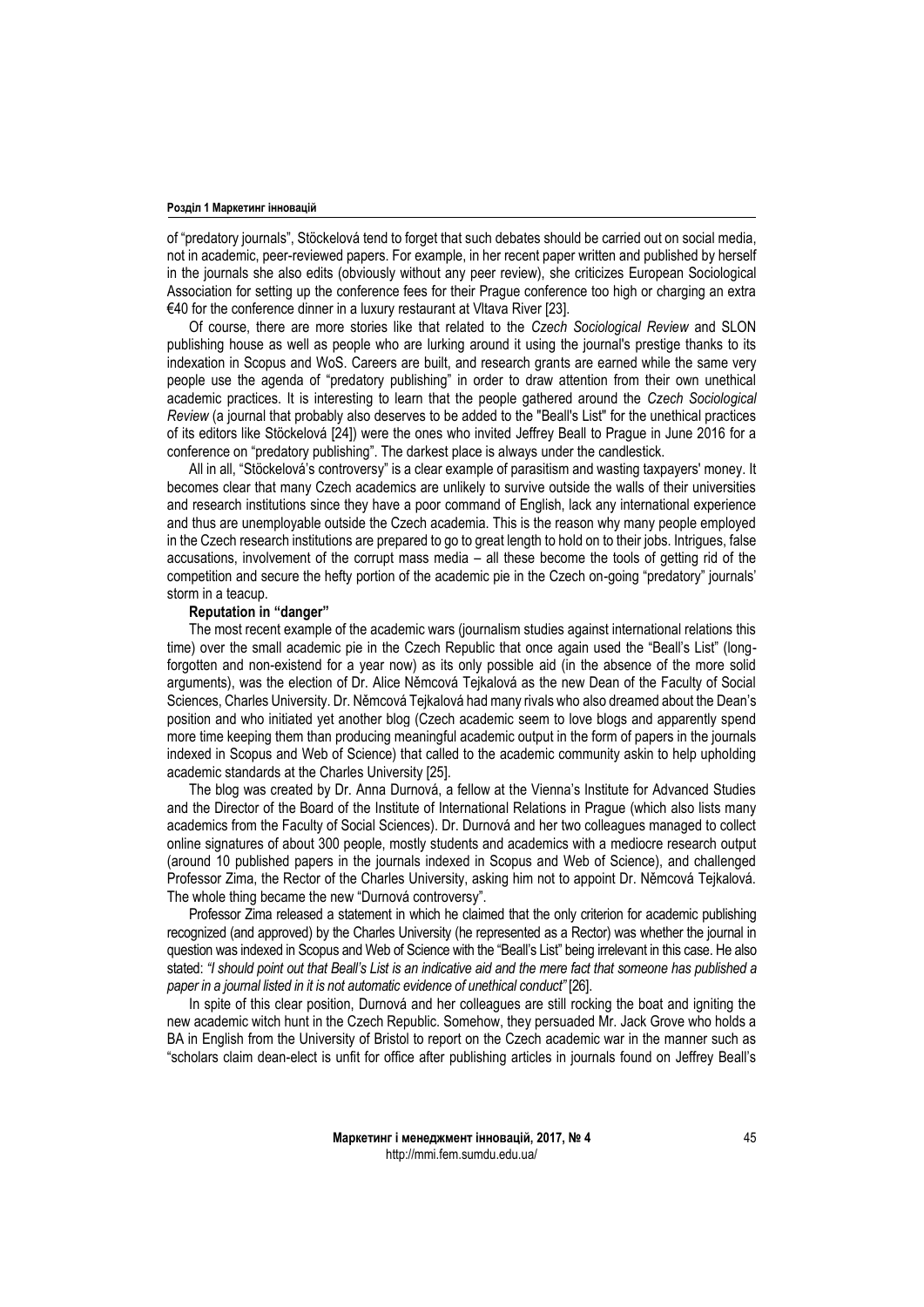blacklist" in *Times Higher Education* [27]. Mr. Grove is blindly picking up Durnová's arguments that created the new category of "suspicious" journals: i) "journals not on Beall's list that, nonetheless, show clear signs of being junk journals", or ii) "fraudulent journals" that "failed to meet basic scholarly standards". If these two new categories were actually used, the majority of academic journals in the Czech Republic (as well as everywhere else in the world), would be labelled as "fraudulent" and "junk".

It becomes apparent that the whole debate (as well as Durnová's and Grove's argumentation) is meaningless and only shows that we should rely upon the journal's indexation in Scopus and Web of Science regardless of any blogs and lists, otherwise we would face more academic witch hunts such as those initiated by Jeffrey Beall. The creation of more "journal black lists" would enable small groups of academics to control job promotions within the research instructions and universities and influence the division of state funding envisaged for supporting research and innovations.

**Conclusions and discussions.** There are many questions left unanswered in the debate about "predatory" journals in academic publishing in the Czech Republic and worldwide. For instance, no one has ever given a clear recommendation on what to do about the journals suspected of predatory practices that are indexed in reputable citation databases such as Scopus or the Web of Science. Should we publish in them anyway or should we search for some other lists and publishing ethics committees' guidelines now that Beall is gone? And if so, who will appoint these committees or who will decide which journals are good and which are bad?

The case of Czech academic debate over the "predatory journals" shows many interesting implications: First, it is peculiar that the people who are fighting against "predatory" publishing are publishing in the very same "predatory" outlets themselves (the case of the top representatives of the Czech most respectable research and educational institutions). Second, the case of Tereza Stöckelová shows how dangerous it is when political activism mingles with research and academia. The result of this dangerous mixture might be that logic and rules can be removed in the pursuit of the political agenda. Third, it is important to understand and to accept that in any democratic society the rules of the game cannot be changed while the game is played. There are established rules of the academic publishing (the standards of recognizing the papers in journals indexed in Scopus and Web of Science) and it is very wrong to come in mid-game and start inventing the new "blacklists" of "fraudulent" and "junk" journals and setting up the new rules. One can only ask: "*Who will cast the first stone?"*.

## **Acknowledgement**

The authors would like to thank two anonymous reviewers, the journal editor and the technical editors for valuable conceptual and editorial suggestions on earlier drafts of the article.

<sup>1.</sup> Strielkowski, W. (2017). Will the rise of Sci-Hub pave the road for the subscription-based access to publishing databases? *Information Development*, *33*(5), 540-542. DOI: 10.1177/0266666917728674.

<sup>2.</sup> Brembs, B., Button, K., & Munfaro, M. (2013). Deep impact: unintended consequences of journal rank. *Frontiers in Human Neuroscience,* 7:291. DOI: 10.3389/fnhum.2013.00291.

<sup>3.</sup> Grancay, M., Vveinhardt, J., & Sumilo, E. (2017). Publish or perish: how Central and Eastern European economists have dealt with the ever-increasing academic publishing requirements 2000–2015. *Scientometrics, 111(3),* 1813-1837. DOI: 10.1007/s11192-017-2332-z.

<sup>4.</sup> Beall, J. (2012). Predatory publishers are corrupting open access. *Nature*, *489 (7415)*, 179. DOI: 10.1038/489179a.

<sup>5.</sup> Strielkowski, W., Gryshova, I., & Shcherbata, M. (2017). Predatory publishing and Beall's list: lessons for the countries adapting novel research evaluation criteria. *Science and Education*, *8*, 39-43. DOI: 10.24195/2414-4665-2017-8-5.

<sup>6.</sup> Beall, J. (2012). Predatory publishers are corrupting open access. *Nature*, *489(7415),* 179. DOI: 10.1038/489179a.

<sup>7.</sup> Beall, J. (2015). Predatory journals and the breakdown of research cultures. *Information Development*, *31(5)*, 473–476. DOI: 10.1177/0266666915601421.

<sup>8.</sup> Hutson, S. (2009). Publications of fake journals raises ethnical questions. *Nature Medicine, 15*, 598. DOI: 10.1038/nm0609-598a.

<sup>9.</sup> Kalousova, M., Dusilova-Sulkova, S., Zakiyanov, O., Kostirova, M., Safranek, R., Tesar, V., & Zima, T. (2015). Vitamin D Binding Protein Is Not Involved in Vitamin D Deficiency in Patients with Chronic Kidney Disease. *BioMed Research International*, *article ID 492365*, 1-8. DOI: 10.1155/2015/492365.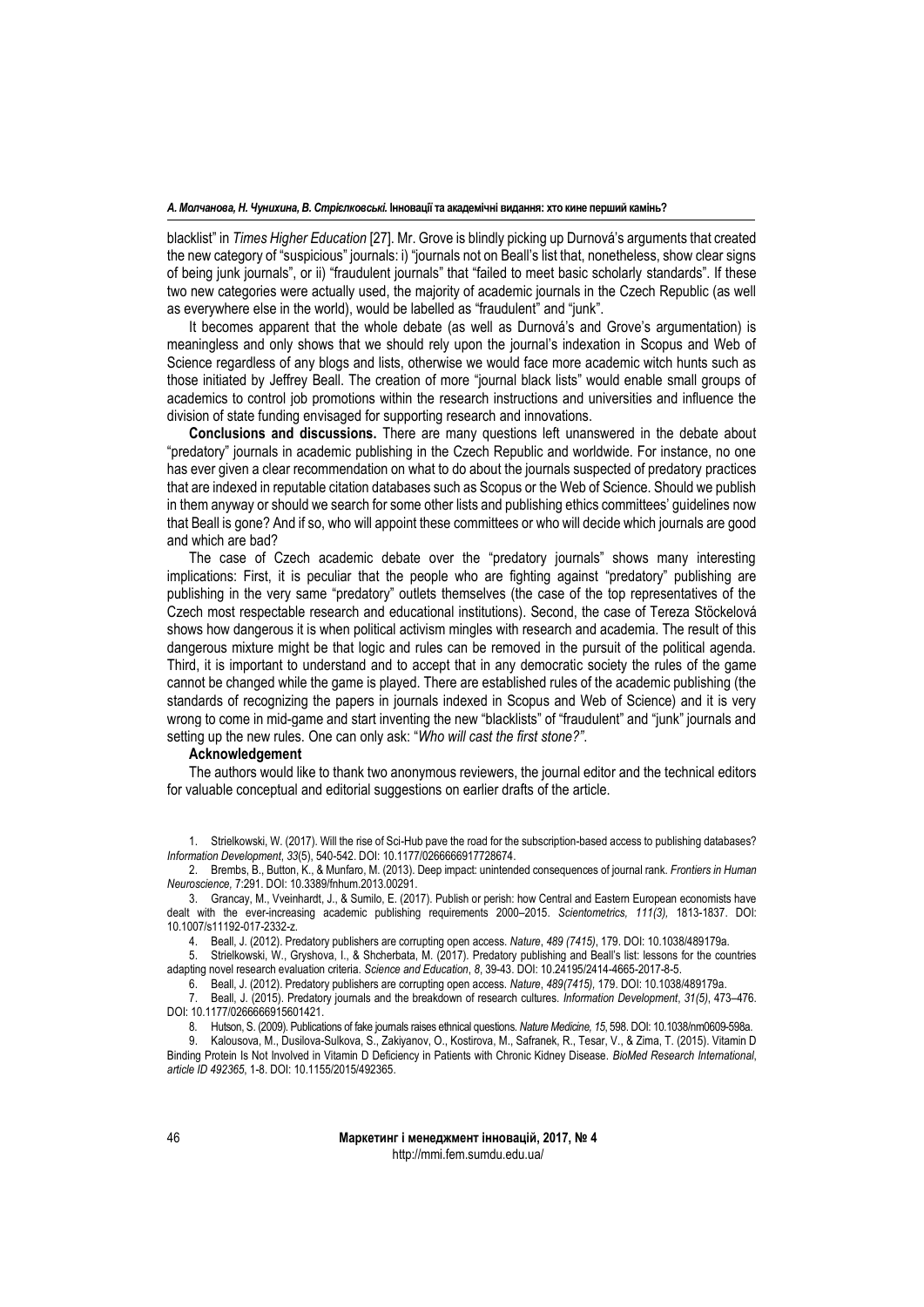10. Retzer, K., Lacek, J., Skokan, R., del Genio, C. I., Vosolsobě, S., Laňková, M., & et al. (2017). Evolutionary Conserved Cysteines Function as cis-Acting Regulators of Arabidopsis PIN-FORMED 2 Distribution. *International Journal of Molecular Sciences*, *18(11)*, 2274. DOI: 10.3390/ijms18112274.

11. Beall, J. (2017). What I learned from predatory publishers, *Biochemia medica: Biochemia Medica*, 27(2), 273-278. DOI: 10.11613/BM.2017.029.

12. Strielkowski, W. (2017). Bell's List is missed. *Nature*, *544*, 416. DOI: 10.1038/544416b.

13. Věda žije. Vysoké školy čerpaly prostředky z MŠMT za diplomové práce přetištěné jako odborné knihy [Universities received money from the Ministry of Education, Youth and Sport for diploma theses printed as scientific monographs] (2016). *vedazije.cz*. Retrieved from http://vedazije.cz/node/5101 [in Czech].

14. Novotny, J. (2015). Predátorská vydavatelství útočí. Vysávají český rozpočet na vědu [Predatory publishers are attacking. They drain the Czech budget for science]. *euro.cz*. Retrieved from [https://www.euro.cz/archiv/predatorska-vydavatelstvi-utoci](https://www.euro.cz/archiv/predatorska-vydavatelstvi-utoci-vysavaji-cesky-rozpocet-na-vedu-1255068)[vysavaji-cesky-rozpocet-na-vedu-1255068](https://www.euro.cz/archiv/predatorska-vydavatelstvi-utoci-vysavaji-cesky-rozpocet-na-vedu-1255068) [in Czech].

15. SLON (2017). SLON: Sociologické nakladatelství [Sociological publishing]. *slon-knihy.cz*. Retrieved from [www.slon](http://www.slon-knihy.cz/)[knihy.cz](http://www.slon-knihy.cz/) [in Czech].

16. Research, Development and Innovation Council of the Czech Republic (2013). Methodology of remuneration for academic<br>cations in the Czech Republic for the years of 2013-2016. vyzkum.cz. Retrieved from publications in the Czech Republic for the years of 2013-2016. *vyzkum.cz*. Retrieved from [http://www.vyzkum.cz/FrontClanek.aspx?idsekce=685899.](http://www.vyzkum.cz/FrontClanek.aspx?idsekce=685899)

17. Linková, M., & Stöckelová, T. (2012). Public accountability and the politicization of science: The peculiar journey of Czech research assessment. *Science and Public Policy*, *39*(5), 618-629. DOI: 10.1093/scipol/scs039.

18. INOMICS (2014). Job market survey. 2014. *inomics.com*. Retrieved from www.inomics.com.2014-job-market-survey.

19. Brož, L., Stöckelová, T., Vostal (2017). Predators and bloodsuckers in academic publishing. *derivace.wordpress.com*. Retrieved from https://derivace.wordpress.com/.

20. Stöckelová, T. (2012). *Nebezpečné známosti. O vztahu sociálních věd a společnosti [Dangerous acquaintances. About the relationship between social sciences and society].* Praha: Sociologické nakladatelství SLON [in Czech].

21. Ministry of the Interior of the Czech Republic (2011). *mvcr.cz*. Extremism: overall situaton report. Retrieved from http://www.mvcr.cz/soubor/zprava-extremismus-3q-pdf.aspx.

22. Stöckelová, T., Vostal, F. (2017). Academic stratospheres-cum-underworlds: when highs and lows of publication cultures meet. *Aslib Journal of Information Management*, *69(5)*, 516-528. DOI: 10.1108/AJIM-01-2017-0013.

23. Stöckelová, T. (2016). Sociological imagination for Future ESA Conferences. *Sociologicky casopis-Czech Sociological Review*, *52(3)*, 403-404.

24. Beall, J. (2015). Predatory journals and the breakdown of research cultures. *Information Development*, *31(5)*, 473–476. DOI: 10.1177/0266666915601421.

25. Durnová, A., Komm, M., & Trtíková Vojtková, M. (2017). Reputation in danger: upholding academic standards at Charles University. *reputationindanger.com*. Retrieved from https://reputationindanger.com.

26. Zima, T. (2017). Rector's Zima reaction to the open letter. *cuni.cz*. Retrieved from https://cuni.cz/UK-8704.html.

27. Grove, J. (2017). Czech University urged to bar new dean over "junk journal" papers. *timeshighereducation.com*. Retrieved from https://www.timeshighereducation.com/news/czech-university-urged-bar-new-dean-over-junk-journal-papers#survey-answer.

*А. Молчанова*, канд. наук, Інститут перспективних напрямків і технологій, Російський державний соціальний університет (м. Москва, Російська Федерація);

*Н. Чунихина*, канд. наук, кафедра бізнес-інформатики та математики, Тюменський індустріальний університет (м. Тюмень, Російська Федерація);

*В. Стрієлковські*, PhD, Центр досліджень сайентометріі, професор Празької бізнес-школи (м. Прага, Чехія); Запрошений вчений, Каліфорнійський університет, Берклі (м. Берклі, США)

**Інновації та академічні видання: хто кине перший камінь?**

*Академічна публікаційна активність завжди була відкрита для різних інновацій. Публікації в престижних академічних журналах здійснюють значний вплив на інституційні рейтинги та допомагають дослідникам отримати грантове фінансування. Але питання про те, «де» публікуватися, стало важливіше за питання про те, «що» публікувати.*

*Чеська Республіка – одна з країн, які, схоже, особливо одержимі проблемою «хижих» журналів, які породили бурю в склянці води. Усі в Чеській Республіці (включаючи вище керівництво провідних університетів країни і Академії наук) видавалися і продовжують видаватися в журналах, які колись вважалися «хижацькими» відповідно до списку, складеного Джеффрі Біллом (наприклад журнали видавництв MDPI або Hindawi). Багато чеських вчені отримують підвищення на основі публікації своїх монографій в маловідомих видавництвах, розташованих в багатоквартирних будинках, або публікацій статей в журналах, які вони редагують, в обхід рецензії та експертної оцінки (знаменитий «суперечка Терези Штоккеловой»).*

*За деякими оцінками, у період між 2009 і 2013 роками чеські університети заробили близько 2 мільйонів доларів завдяки публікації статей і монографій в «хижацьких» видавництвах. Існування «хижацьких» журналів дозволило менш продуктивним чеським вченим (як правило, у галузі суспільних наук) поставити під сумнів систему загальносвітових академічних показників світу, таких, як Scopus і Web of Science. Однак відхід від всесвітньо відомих баз даних і створення*